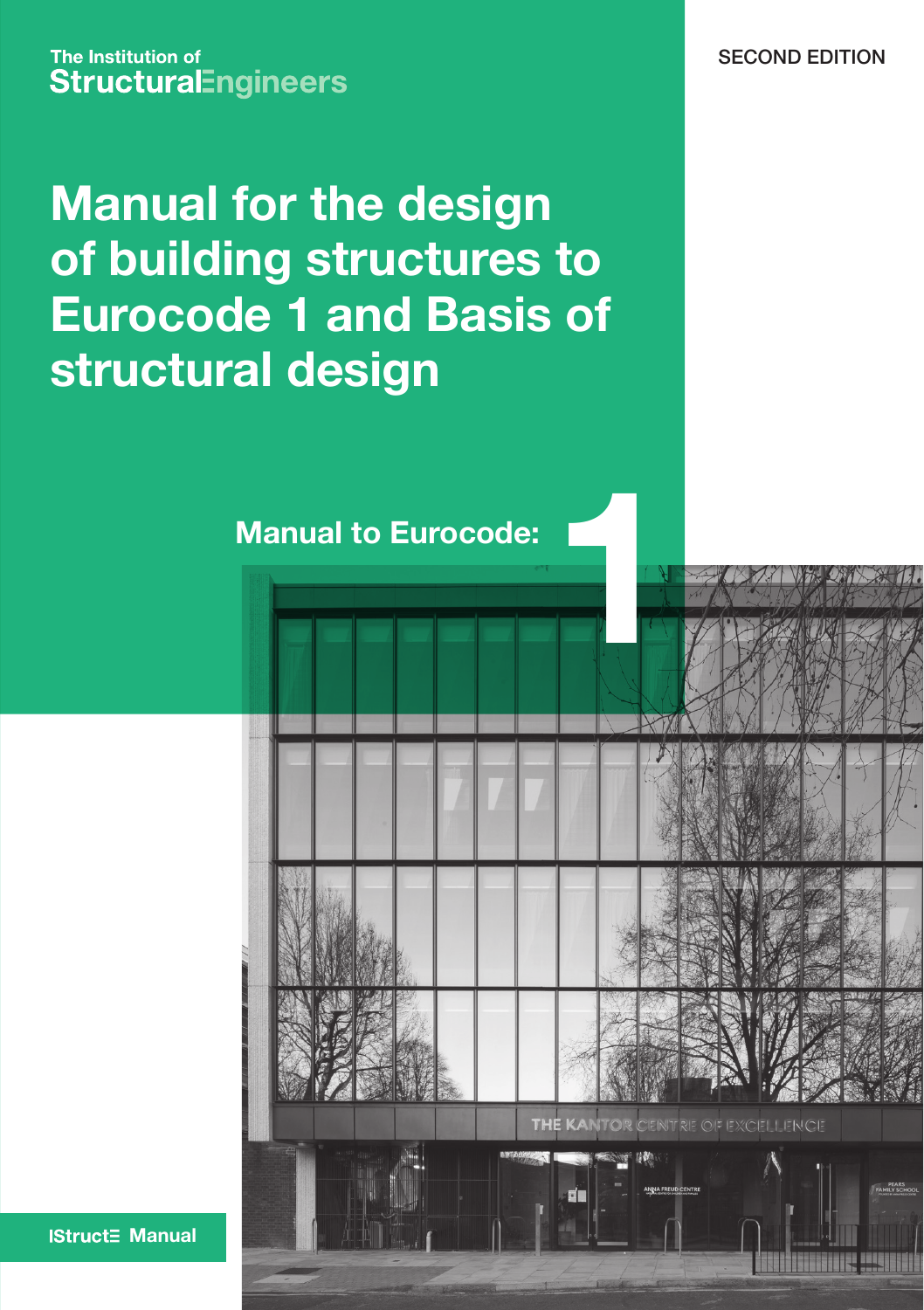# Manual for the design of building structures to Eurocode 1 and Basis of structural design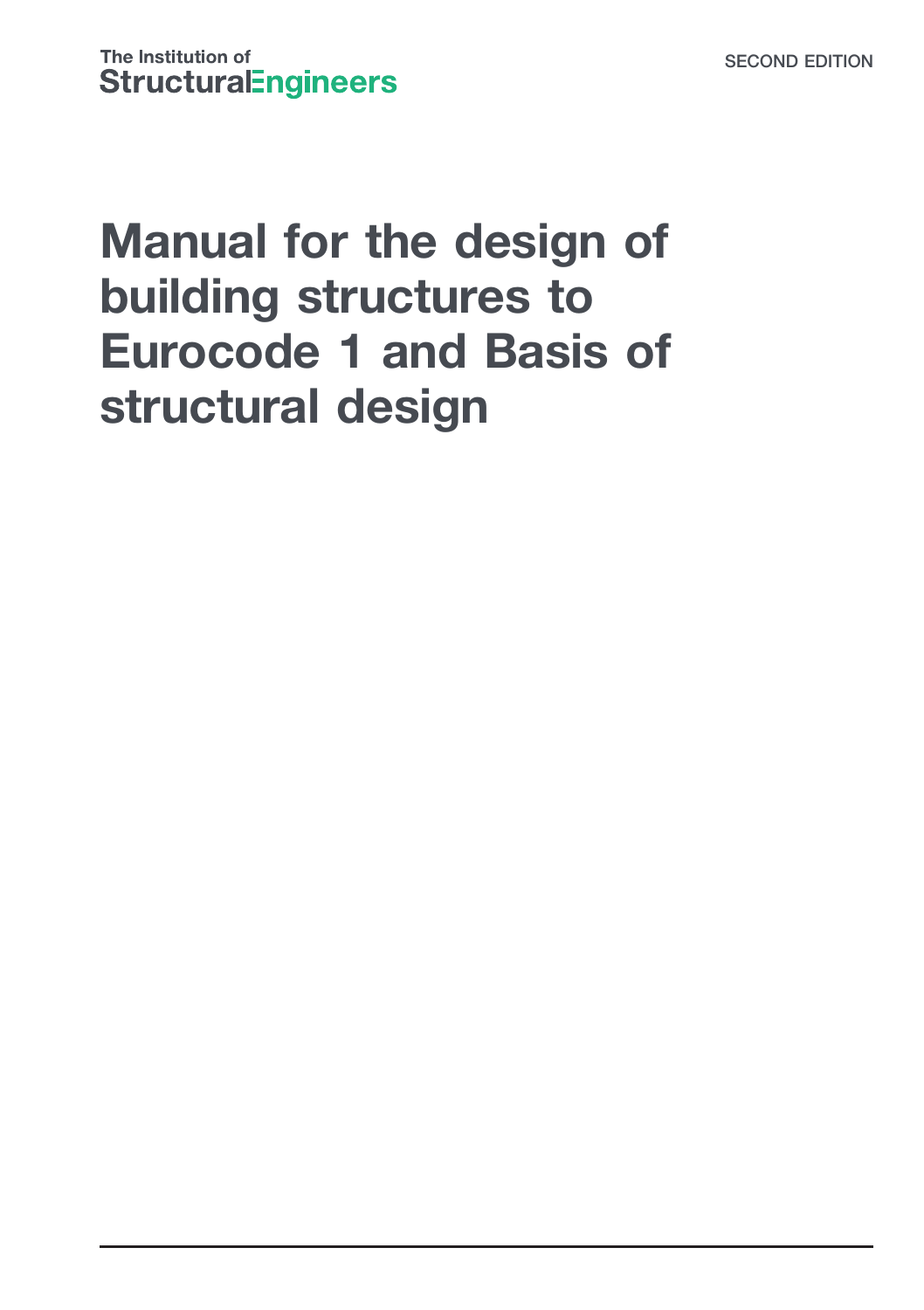#### Revising author (2nd edition: 2021–)

A Yates CEng MSc MBA BSc(Hons) BEng(Hons) AIOSH FGS FIStructE (Webb Yates Engineers)

#### **Reviewers**

| P Blackmore | BSc PhD CEng MIStructE MICE FRMetS (BRE Group) |
|-------------|------------------------------------------------|
| I Burgess   | CEng MIStructE (University of Sheffield)       |
| J Donohue   | BE(Hons) CEng FICE FIMechE FIStructE (Arup)    |
| N Eckford   | CEng FIStructE MICE                            |

#### **Publishing**

L Baldwin BA(Hons) Dip Pub (The Institution of Structural Engineers)

#### Acknowledgements

Permission to reproduce extracts from British Standards is granted by BSI. British Standards can be obtained in PDF or hard copy formats from the BSI online shop: www.bsigroup.com/Shop or by contacting BSI Customer Services for hardcopies only: Tel: +44 (0)20 8996 9001, Email: cservices@bsigroup.com

Front cover image: Kantor Centre of Excellence — The Anna Freud Centre, London, UK. Project by Webb Yates Engineers. Photo © Agnese Sanvito

Published by The Institution of Structural Engineers International HQ 47–58 Bastwick Street London EC1V 3PS T: +44(0)20 7235 4535 E: mail@istructe.org W: www.istructe.org

First published (version 1.0) August 2021

ISBN 978-1-906335-52-6 (print) ISBN 978-1-906335-53-3 (pdf)

#### © 2021 The Institution of Structural Engineers

The Institution of Structural Engineers, the author and reviewers who produced this Manual have endeavoured to ensure the accuracy of its contents. However, the guidance and recommendations given should always be reviewed by those using the Manual in light of the facts of their particular case and any specialist advice. No liability for negligence or otherwise in relation to this Manual and its contents is accepted by the Institution, its servants or agents. Any person using this Manual should pay particular attention to the provisions of this Condition.

No part of this publication may be reproduced, stored in a retrieval system or transmitted in any form or by any means without prior permission of The Institution of Structural Engineers, who may be contacted at 47–58 Bastwick Street, London EC1V 3PS, United Kingdom.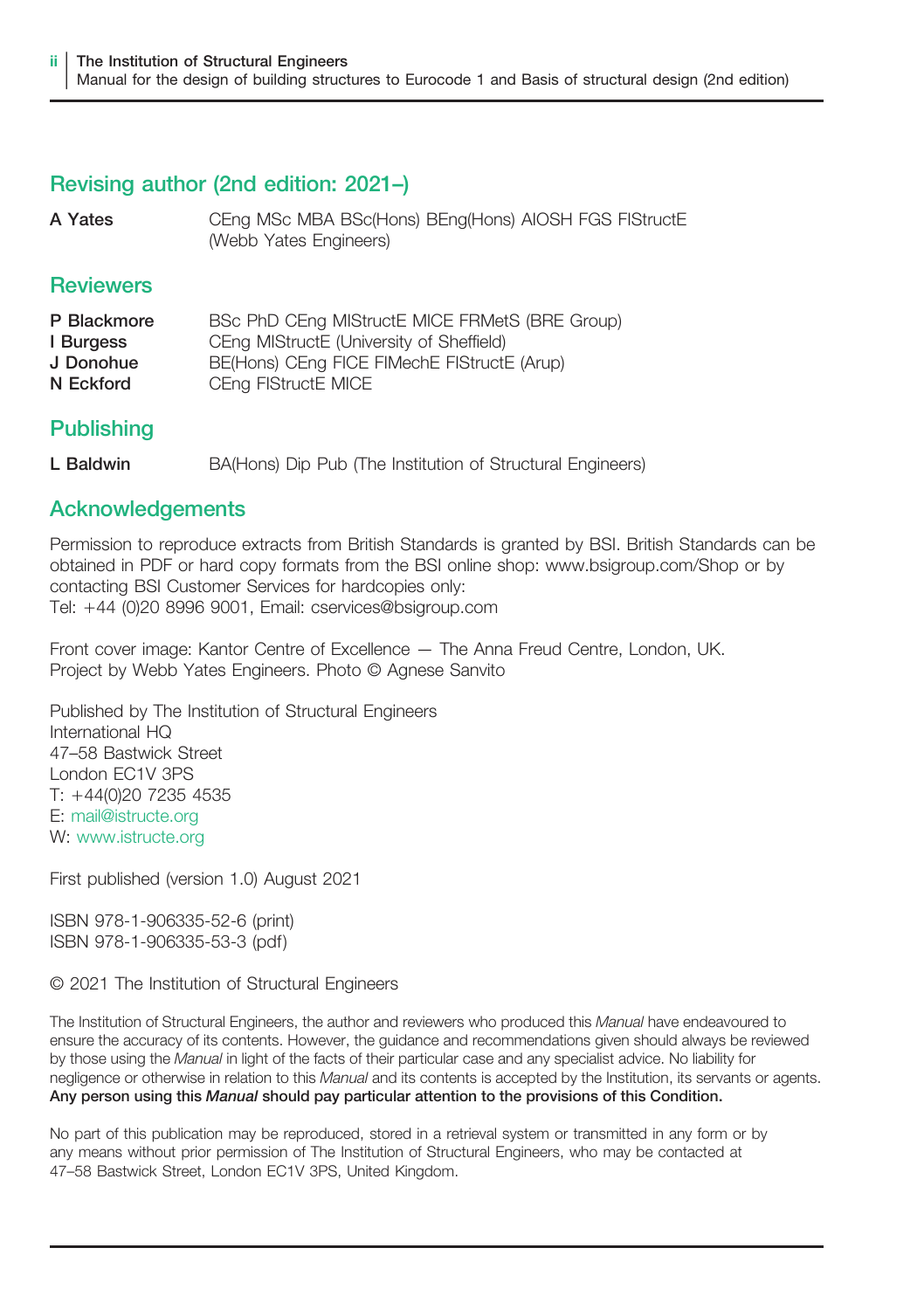### Task Group (1st edition: 2010–2021)

| Dr J Tubman           | PhD BSc(Eng) CEng FIStructE MICE (Scott Wilson) Chairman |
|-----------------------|----------------------------------------------------------|
| <b>B C Ayres</b>      | BSc CEng MIStructE DMS (London Borough of Bromley)       |
| M G Baker             | CEng MIStructE (HSP Consulting LLP)                      |
| Professor I W Burgess | BA PhD CEng MIStructE (University of Sheffield)          |
| D Dibb-Fuller         | CEng FIStructE FIHeem (Gifford)                          |
| R Shipman             | BSc CEng MICE PGCE (Communities and Local Government)    |

#### **Consultants**

| Dr P A Blackmore         | PhD BSc CEng MIStructE MICE FRMetS (BRE Group)    |
|--------------------------|---------------------------------------------------|
| Professor H Gulvanessian | CBE BSc(Eng) MSc CEng FICE (Associate, BRE Group) |
| T Lennon                 | BEng BA (BRE Group)                               |
| R Rupasinghe             | BSc(Eng) (BRE Group)                              |

### Secretary to the Task Group

Dr J D Littler **PhD** (The Institution of Structural Engineers)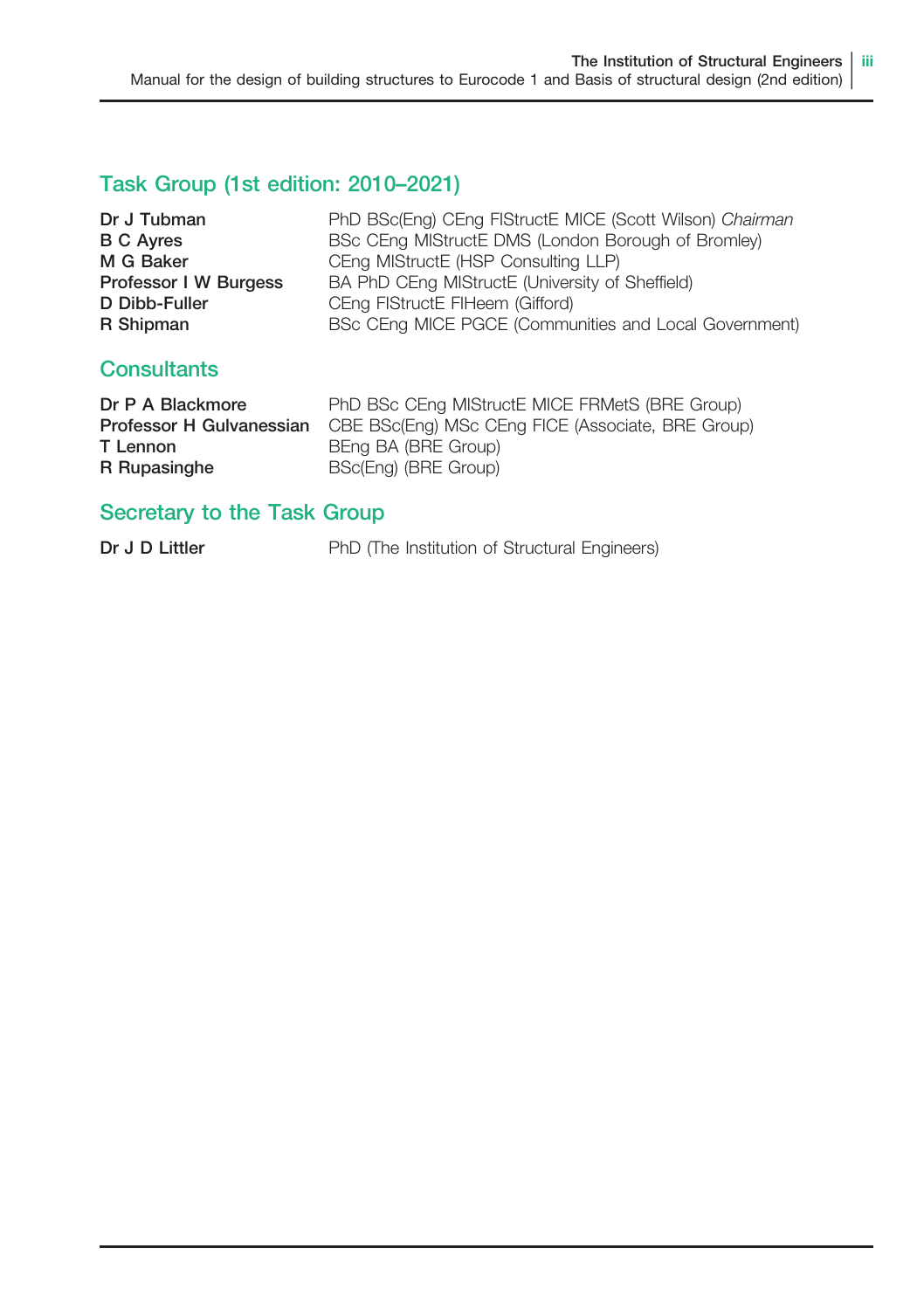## **Contents**

| <b>Tables</b>   |                                                                         |                                                    | xii            |
|-----------------|-------------------------------------------------------------------------|----------------------------------------------------|----------------|
| <b>Figures</b>  |                                                                         |                                                    | xiv            |
| <b>Notation</b> |                                                                         |                                                    | xvii           |
|                 |                                                                         | Foreword (2nd edition)                             | xxiv           |
|                 |                                                                         | <b>Foreword (1st edition)</b>                      | <b>XXV</b>     |
| 1               | Introduction                                                            |                                                    | 1              |
| 1.1             | Aims                                                                    |                                                    | 1              |
| 1.2             | Eurocode system                                                         |                                                    | 1              |
|                 | 1.2.1                                                                   | Assumptions of BS EN 1990                          | 3              |
| 1.3             | Scope                                                                   |                                                    | 3              |
| 1.4             |                                                                         | General principles                                 | 5              |
| 1.5             |                                                                         | Notation and terminology                           | 6              |
| $\overline{2}$  |                                                                         | Basis of structural design                         | 7              |
| 2.1             | Scope                                                                   |                                                    | $\overline{7}$ |
| 2.2             |                                                                         | Common terms and definitions used in the Eurocodes | $\overline{7}$ |
| 2.3             |                                                                         | Special terms relating to design in general        | 8              |
| 2.4             | Terms relating to actions                                               |                                                    | 9              |
| 2.5             | Terms relating to material and product properties, and geometrical data |                                                    | 11             |
| 2.6             | Requirements                                                            |                                                    | 12             |
|                 | 2.6.1                                                                   | <b>Basic requirements</b>                          | 12             |
|                 | 2.6.2                                                                   | Reliability management                             | 13             |
|                 | 2.6.3                                                                   | Design working life                                | 13             |
|                 | 2.6.4                                                                   | Durability                                         | 14             |
|                 | 2.6.5                                                                   | Quality management                                 | 14             |
| 2.7             |                                                                         | Principles of limit state design                   | 14             |
|                 | 2.7.1                                                                   | Limit state principles and design situations       | 14             |
|                 | 2.7.2                                                                   | Ultimate limit states                              | 14             |
|                 | 2.7.3                                                                   | Serviceability limit states                        | 15             |
| 2.8             | Actions                                                                 |                                                    | 16             |
|                 | 2.8.1                                                                   | General and characteristic values of actions       | 16             |
|                 | 2.8.2                                                                   | Characteristic value of a permanent action $G_{k}$ | 16             |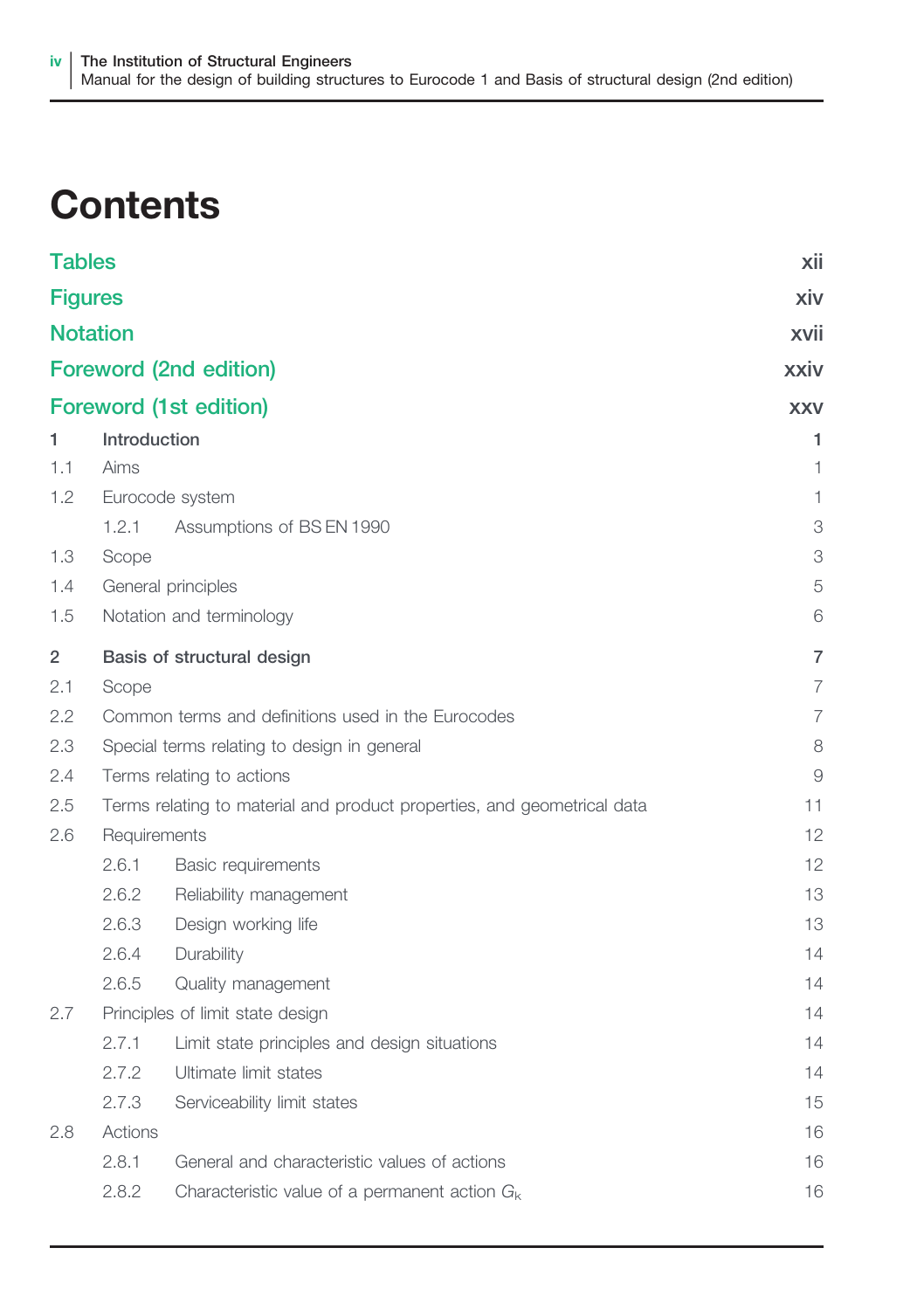|      | 2.8.3  | Values of variable actions $Q_k$                                                                     | 16 |
|------|--------|------------------------------------------------------------------------------------------------------|----|
|      | 2.8.4  | Accidental actions $A_{\rm d}$                                                                       | 16 |
|      | 2.8.5  | Geotechnical actions                                                                                 | 16 |
| 2.9  |        | Verification by the partial factor method                                                            | 17 |
| 2.10 |        | Ultimate limit states                                                                                | 17 |
|      | 2.10.1 | General                                                                                              | 17 |
|      | 2.10.2 | Verification of static equilibrium and resistance                                                    | 20 |
|      | 2.10.3 | Combination of actions                                                                               | 20 |
|      | 2.10.4 | Partial factors for actions and combinations of actions                                              | 33 |
| 2.11 |        | Serviceability limit states                                                                          | 34 |
|      | 2.11.1 | General                                                                                              | 34 |
|      | 2.11.2 | Verification                                                                                         | 34 |
|      | 2.11.3 | Combination of actions                                                                               | 34 |
|      | 2.11.4 | Vertical and horizontal deformations                                                                 | 36 |
|      | 2.11.5 | <b>Vibrations</b>                                                                                    | 36 |
| 3    |        | Densities, self-weight and imposed loads                                                             | 37 |
| 3.1  | Scope  |                                                                                                      | 37 |
| 3.2  |        | Terms and definitions                                                                                | 37 |
| 3.3  |        | Classification of actions                                                                            | 38 |
|      | 3.3.1  | General                                                                                              | 38 |
|      | 3.3.2  | Self-weight                                                                                          | 38 |
|      | 3.3.3  | Imposed loads                                                                                        | 38 |
| 3.4  |        | Design situations                                                                                    | 39 |
|      | 3.4.1  | General                                                                                              | 39 |
|      | 3.4.2  | Permanent loads                                                                                      | 39 |
|      | 3.4.3  | Imposed loads                                                                                        | 39 |
| 3.5  |        | Specific weights of construction and stored materials                                                | 40 |
| 3.6  |        | Self-weight of construction works                                                                    | 41 |
|      | 3.6.1  | Representation of actions                                                                            | 41 |
|      | 3.6.2  | Characteristic values for self-weight                                                                | 41 |
| 3.7  |        | Imposed loads on buildings                                                                           | 41 |
|      | 3.7.1  | Representation of actions                                                                            | 41 |
|      | 3.7.2  | Load arrangements                                                                                    | 42 |
|      | 3.7.3  | Characteristic values of imposed loads – residential, social, commercial and<br>administration areas | 43 |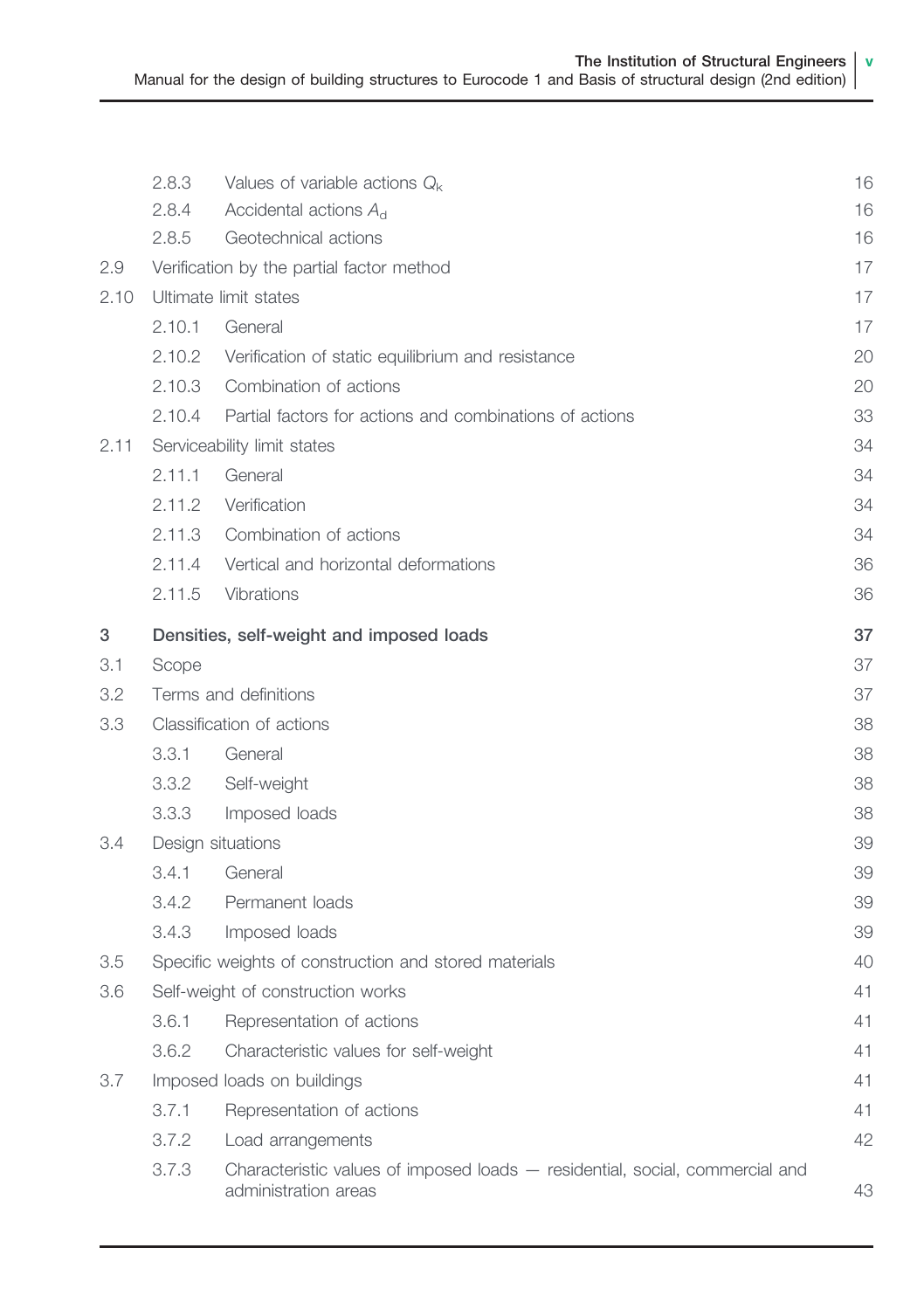|     | 3.7.4      | Characteristic values of imposed loads $-$ areas for storage and<br>industrial activities                       | 47 |
|-----|------------|-----------------------------------------------------------------------------------------------------------------|----|
|     | 3.7.5      | Characteristic values of imposed loads - garages and vehicle traffic areas<br>(excluding bridges)               | 50 |
|     | 3.7.6      | Characteristic values of imposed loads – roofs                                                                  | 51 |
|     | 3.7.7      | Characteristic values of imposed loads - horizontal loads on parapets and<br>partition walls acting as barriers | 53 |
| 3.8 |            | Vehicle barriers and parapets for car parks                                                                     | 53 |
|     | 3.8.1      | General                                                                                                         | 53 |
|     | 3.8.2      | Determination of horizontal characteristic force                                                                | 53 |
|     | 3.8.3      | Heights where forces are considered to act                                                                      | 55 |
| 4   |            | Actions on structures exposed to fire                                                                           | 56 |
| 4.1 | Scope      |                                                                                                                 | 56 |
| 4.2 |            | Terms and definitions                                                                                           | 56 |
| 4.3 |            | Structural fire design procedure                                                                                | 57 |
|     | 4.3.1      | Introduction                                                                                                    | 57 |
|     | 4.3.2      | Design fire scenarios                                                                                           | 61 |
|     | 4.3.3      | Design fire                                                                                                     | 62 |
|     | 4.3.4      | Temperature analysis                                                                                            | 62 |
|     | 4.3.5      | Mechanical analysis                                                                                             | 62 |
| 4.4 |            | Thermal actions for temperature analysis                                                                        | 63 |
|     | 4.4.1      | Introduction                                                                                                    | 63 |
|     | 4.4.2      | Nominal temperature-time curves                                                                                 | 63 |
|     | 4.4.3      | Natural fire models                                                                                             | 64 |
| 4.5 |            | Mechanical actions for structural analysis                                                                      | 65 |
|     | 4.5.1      | General                                                                                                         | 65 |
|     | 4.5.2      | Actions from normal temperature design                                                                          | 65 |
|     | 4.5.3      | Additional actions                                                                                              | 65 |
|     | 4.5.4      | Combination rules for actions                                                                                   | 65 |
| 5   | Snow loads |                                                                                                                 | 67 |
| 5.1 | Scope      |                                                                                                                 | 67 |
| 5.2 |            | Terms and definitions                                                                                           | 67 |
| 5.3 |            | Classification of actions                                                                                       | 68 |
| 5.4 |            | Design situations                                                                                               | 68 |
| 5.5 |            | Snow load on the ground                                                                                         | 68 |
|     |            |                                                                                                                 |    |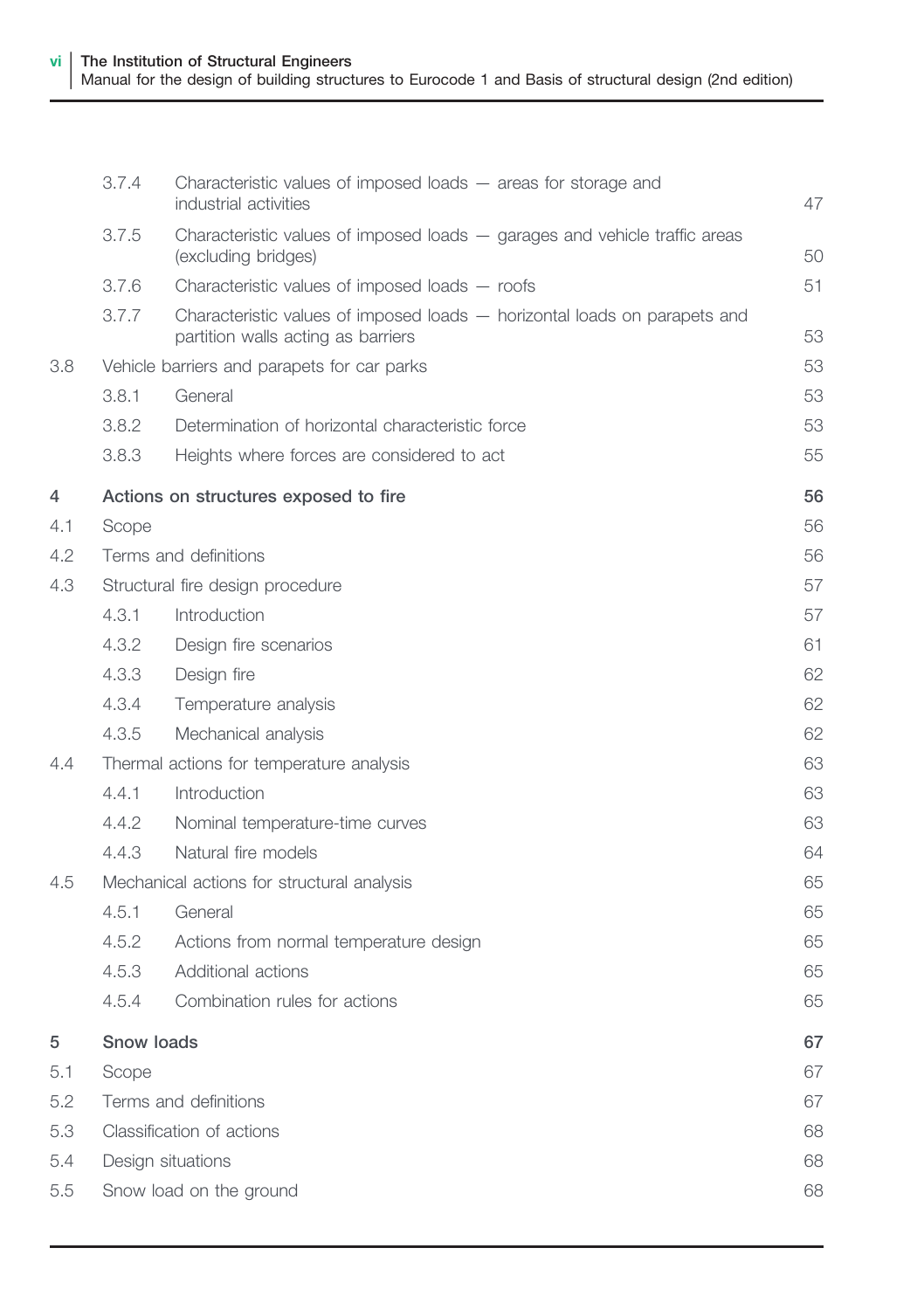|     | 5.5.1                     | Characteristic values $(s_k)$                                         | 68       |
|-----|---------------------------|-----------------------------------------------------------------------|----------|
|     | 5.5.2                     | Other representative values                                           | 70       |
| 5.6 |                           | Snow load on roofs                                                    | 70       |
|     | 5.6.1<br>5.6.2            | Nature of the load                                                    | 70       |
|     | 5.6.3                     | Load arrangements<br>Snow load shape coefficients                     | 70<br>71 |
| 5.7 | Local effects             |                                                                       | 78       |
|     | 5.7.1                     | General                                                               | 78       |
|     | 5.7.2                     | Roofs where drifting occurs at projections, obstructions and parapets | 78       |
|     | 5.7.3                     | Snow overhanging the edge of a roof                                   | 81       |
|     | 5.7.4                     | Snow loads on snow fences and other obstacles                         | 82       |
| 5.8 |                           | Bulk weight density of snow                                           | 82       |
| 6   | Wind actions              |                                                                       | 83       |
| 6.1 | Scope                     |                                                                       | 83       |
| 6.2 | General                   |                                                                       | 83       |
|     | 6.2.1                     | Design assisted by testing and measurement                            | 83       |
|     | 6.2.2                     | Definitions                                                           | 83       |
| 6.3 |                           | Design situations                                                     | 84       |
| 6.4 |                           | Wind velocity and peak velocity pressure                              | 84       |
|     | 6.4.1                     | General                                                               | 84       |
|     | 6.4.2                     | Basic wind velocity                                                   | 85       |
|     | 6.4.3                     | Terrain roughness                                                     | 88       |
|     | 6.4.4                     | Closely spaced buildings and obstacles                                | 90       |
|     | 6.4.5                     | Simplified procedure for peak velocity pressure                       | 91       |
|     | 6.4.6                     | Large and considerably higher neighbouring structures                 | 94       |
| 6.5 | Wind pressures and forces |                                                                       |          |
|     | 6.5.1                     | General                                                               | 96       |
|     | 6.5.2                     | Wind pressures on a surface                                           | 96       |
|     | 6.5.3                     | Wind forces                                                           | 96       |
| 6.6 |                           | Structural factor $c_s c_d$                                           | 98       |
|     | 6.6.1                     | General                                                               | 98       |
|     | 6.6.2                     | Determination of $c_{s}c_{d}$                                         | 98       |
| 6.7 |                           | Pressure and force coefficients                                       | 100      |
|     | 6.7.1                     | General                                                               | 100      |
|     | 6.7.2                     | Pressure coefficients for buildings                                   | 101      |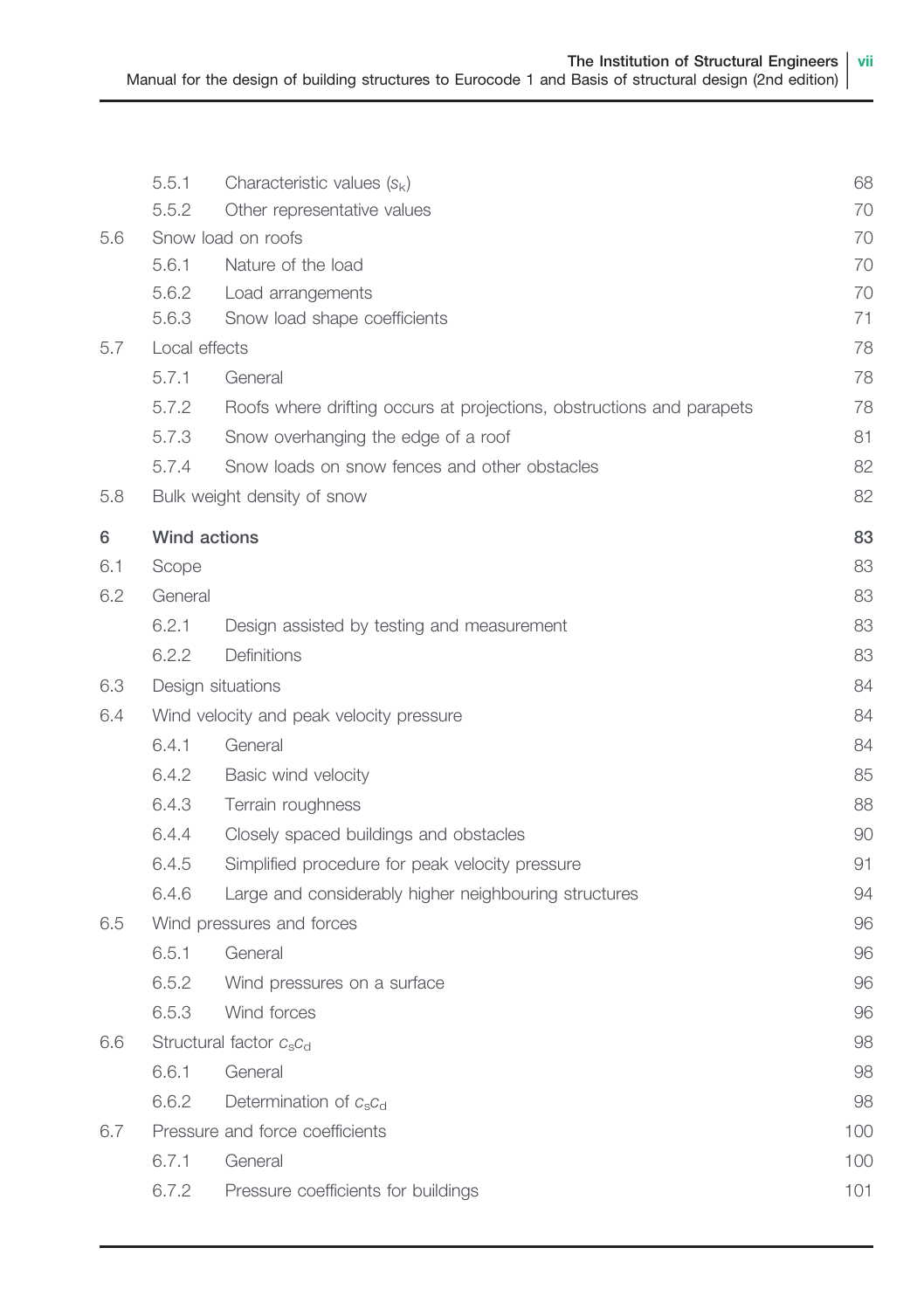|                                  | 6.7.3        | Canopy roofs                                                     | 119 |
|----------------------------------|--------------|------------------------------------------------------------------|-----|
|                                  | 6.7.4        | Free-standing walls, parapets and fences                         | 124 |
|                                  | 6.7.5        | Friction coefficients                                            | 125 |
| $\overline{7}$                   |              | <b>Thermal actions</b>                                           | 128 |
| 7.1                              | Scope        |                                                                  | 128 |
| 7.2                              | Introduction |                                                                  | 128 |
| 7.3                              |              | Terms and definitions                                            | 129 |
| 7.4                              |              | Classification of actions                                        | 130 |
|                                  | 7.4.1        | General                                                          | 130 |
|                                  | 7.4.2        | Thermal actions                                                  | 130 |
| 7.5                              |              | Design situations                                                | 130 |
| 7.6                              |              | Representation of actions                                        | 131 |
| 7.7                              |              | Temperature changes in buildings                                 | 132 |
|                                  | 7.7.1        | General                                                          | 132 |
|                                  | 7.7.2        | Determination of temperatures                                    | 133 |
|                                  | 7.7.3        | Determination of temperature profiles                            | 133 |
| 8                                |              | Actions during execution                                         | 139 |
| 8.1                              | Scope        |                                                                  | 139 |
| 8.2                              |              | Terms and definitions                                            | 139 |
| 8.3<br>Classification of actions |              |                                                                  | 140 |
|                                  | 8.3.1        | General                                                          | 140 |
|                                  | 8.3.2        | Actions during execution                                         | 140 |
|                                  | 8.3.3        | Construction loads                                               | 140 |
|                                  | 8.3.4        | Actions (other than construction loads) during execution stages  | 140 |
| 8.4                              |              | Design situations and limit states                               | 143 |
|                                  | 8.4.1        | General - identification of design situations                    | 143 |
|                                  | 8.4.2        | Ultimate limit states                                            | 145 |
|                                  | 8.4.3        | Serviceability limit states                                      | 145 |
| 8.5                              |              | Representation of actions                                        | 146 |
|                                  | 8.5.1        | General                                                          | 146 |
|                                  | 8.5.2        | Actions on structural and non-structural members during handling | 146 |
|                                  | 8.5.3        | Geotechnical actions                                             | 147 |
|                                  | 8.5.4        | Actions due to prestressing                                      | 147 |
|                                  | 8.5.5        | Predeformations                                                  | 147 |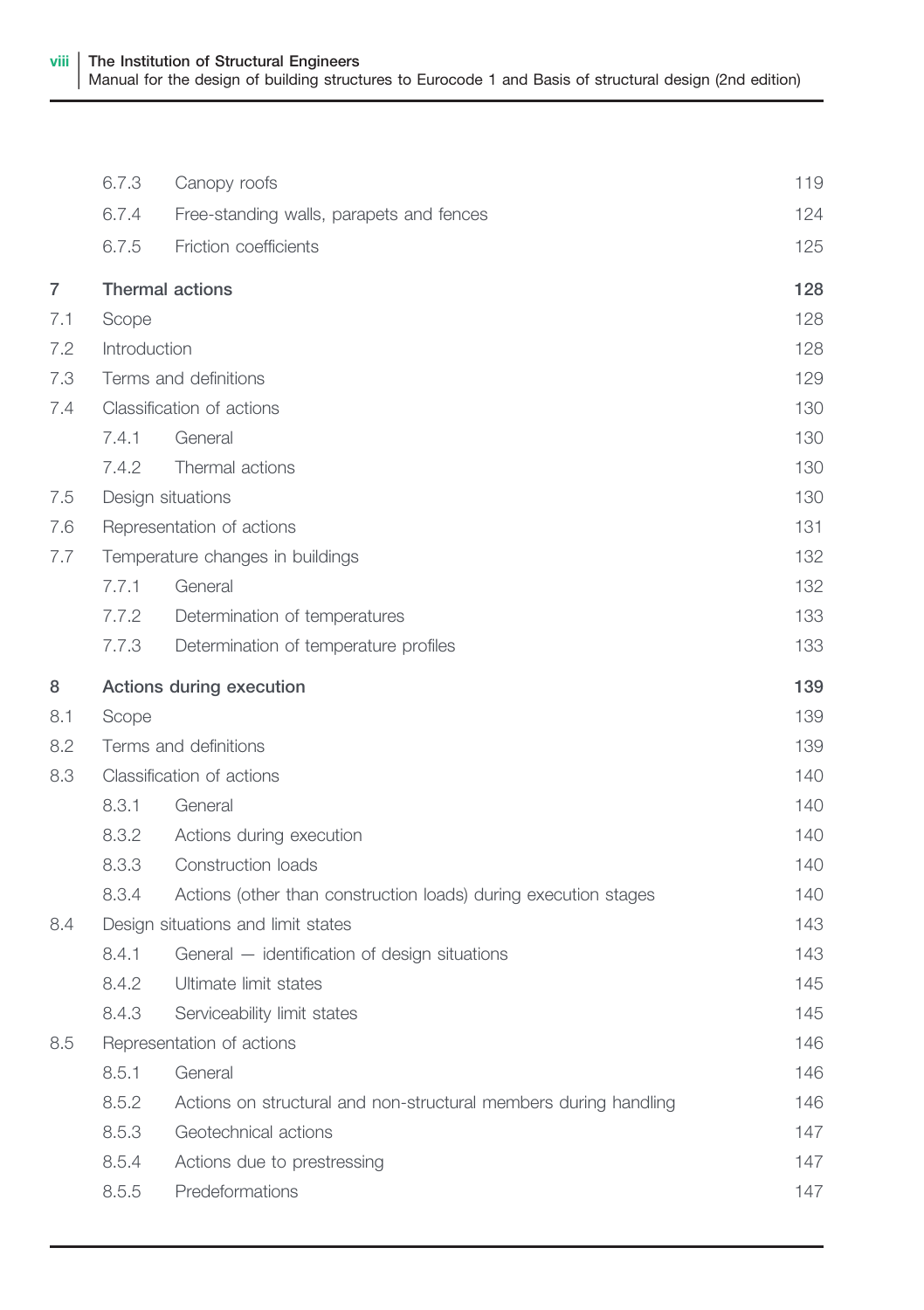|     | 8.5.6  | Temperature, shrinkage and hydration effects                                                   | 147 |
|-----|--------|------------------------------------------------------------------------------------------------|-----|
|     | 8.5.7  | Wind actions                                                                                   | 147 |
|     | 8.5.8  | Snow loads                                                                                     | 148 |
|     | 8.4.9  | Actions caused by water                                                                        | 148 |
|     | 8.5.10 | Construction loads                                                                             | 148 |
|     | 8.5.11 | Accidental actions                                                                             | 152 |
|     | 8.5.12 | Horizontal actions                                                                             | 152 |
| 8.6 |        | Actions on structures during alteration, reconstruction or demolition                          | 152 |
| 9   |        | Accidental actions                                                                             | 154 |
| 9.1 | Scope  |                                                                                                | 154 |
| 9.2 |        | Terms and definitions                                                                          | 154 |
| 9.3 |        | Classification of actions                                                                      | 156 |
|     | 9.3.1  | General                                                                                        | 156 |
|     | 9.3.2  | Accidental actions                                                                             | 156 |
| 9.4 |        | Design situations                                                                              | 156 |
|     | 9.4.1  | General                                                                                        | 156 |
|     | 9.4.2  | Accidental design situations: strategies for identified accidental actions                     | 157 |
|     | 9.4.3  | Accidental design situations: strategies for limiting the extent of localised failure          | 158 |
|     | 9.4.4  | Accidental design situations: use of consequence classes                                       | 159 |
| 9.5 | Impact |                                                                                                | 159 |
|     | 9.5.1  | Field of application                                                                           | 159 |
|     | 9.5.2  | Representation of actions                                                                      | 160 |
|     | 9.5.3  | Accidental actions caused by road vehicles                                                     | 160 |
|     | 9.5.4  | Accidental actions caused by forklift trucks                                                   | 162 |
|     | 9.5.5  | Accidental actions caused by derailed rail traffic under or adjacent to building<br>structures | 163 |
|     | 9.5.6  | Accidental actions caused by helicopters                                                       | 164 |
| 9.6 |        | Internal explosions in buildings                                                               | 164 |
|     | 9.6.1  | Field of application                                                                           | 164 |
|     | 9.6.2  | Representation of action                                                                       | 165 |
|     | 9.6.3  | Principles for design                                                                          | 165 |
| 9.7 |        | Design for consequences of localised failure in buildings from an unspecified cause            | 165 |
|     | 9.7.1  | Scope                                                                                          | 165 |
|     | 9.7.2  | Introduction                                                                                   | 165 |
|     | 9.7.3  | Consequence classes                                                                            | 165 |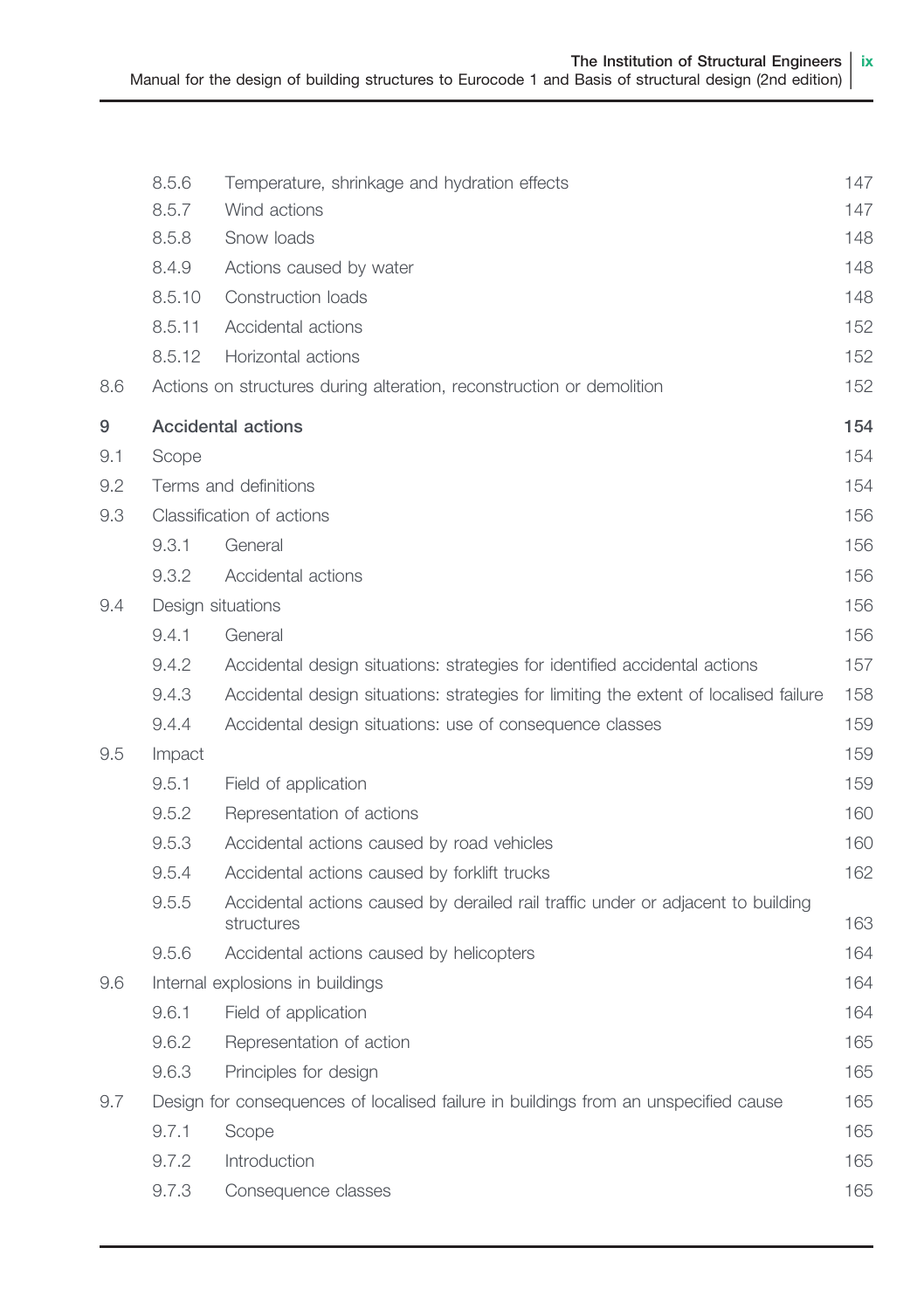| 9.7.4            | Horizontal ties                                                                                                                  | 167 |
|------------------|----------------------------------------------------------------------------------------------------------------------------------|-----|
| 9.7.5            | Vertical ties                                                                                                                    | 170 |
| 9.7.6            | Nominal section of loadbearing wall                                                                                              | 171 |
| 9.7.7            | Key elements                                                                                                                     | 171 |
|                  | Appendix A: Design data                                                                                                          | 172 |
|                  | Appendix B: Supplementary advice on the characteristic value of a<br>permanent action $G_k$ and values of variable actions $Q_k$ | 173 |
|                  | Supplementary advice on Section 2.8.2: Characteristic value of a permanent action $G_k$                                          | 173 |
|                  | Supplementary advice on Section 2.8.3: Values of variable actions $Q_k$                                                          | 174 |
|                  | Appendix C: Combination of actions by means of Expressions 6.10, 6.10a and<br>6.10b of BS EN 1990                                | 176 |
|                  | Appendix D: Serviceability limit state verifications - vertical and<br>horizontal deformations                                   | 181 |
| General          |                                                                                                                                  | 181 |
|                  | Vertical deflections                                                                                                             | 181 |
|                  | Horizontal deflections                                                                                                           | 183 |
|                  | Appendix E: Detailed information and worked examples for fire actions                                                            | 184 |
|                  | Parametric fire exposure                                                                                                         | 184 |
|                  | External atmosphere temperatures                                                                                                 | 189 |
|                  | Equivalent time of fire exposure                                                                                                 | 189 |
|                  | Design data                                                                                                                      | 193 |
|                  | Calculation                                                                                                                      | 193 |
|                  | Appendix F: Detailed procedure for wind peak velocity pressure                                                                   | 195 |
| Introduction     |                                                                                                                                  | 195 |
|                  | Mean wind velocity                                                                                                               | 196 |
| Roughness factor |                                                                                                                                  | 196 |
| Wind turbulence  |                                                                                                                                  | 199 |
|                  | Peak velocity pressure                                                                                                           | 199 |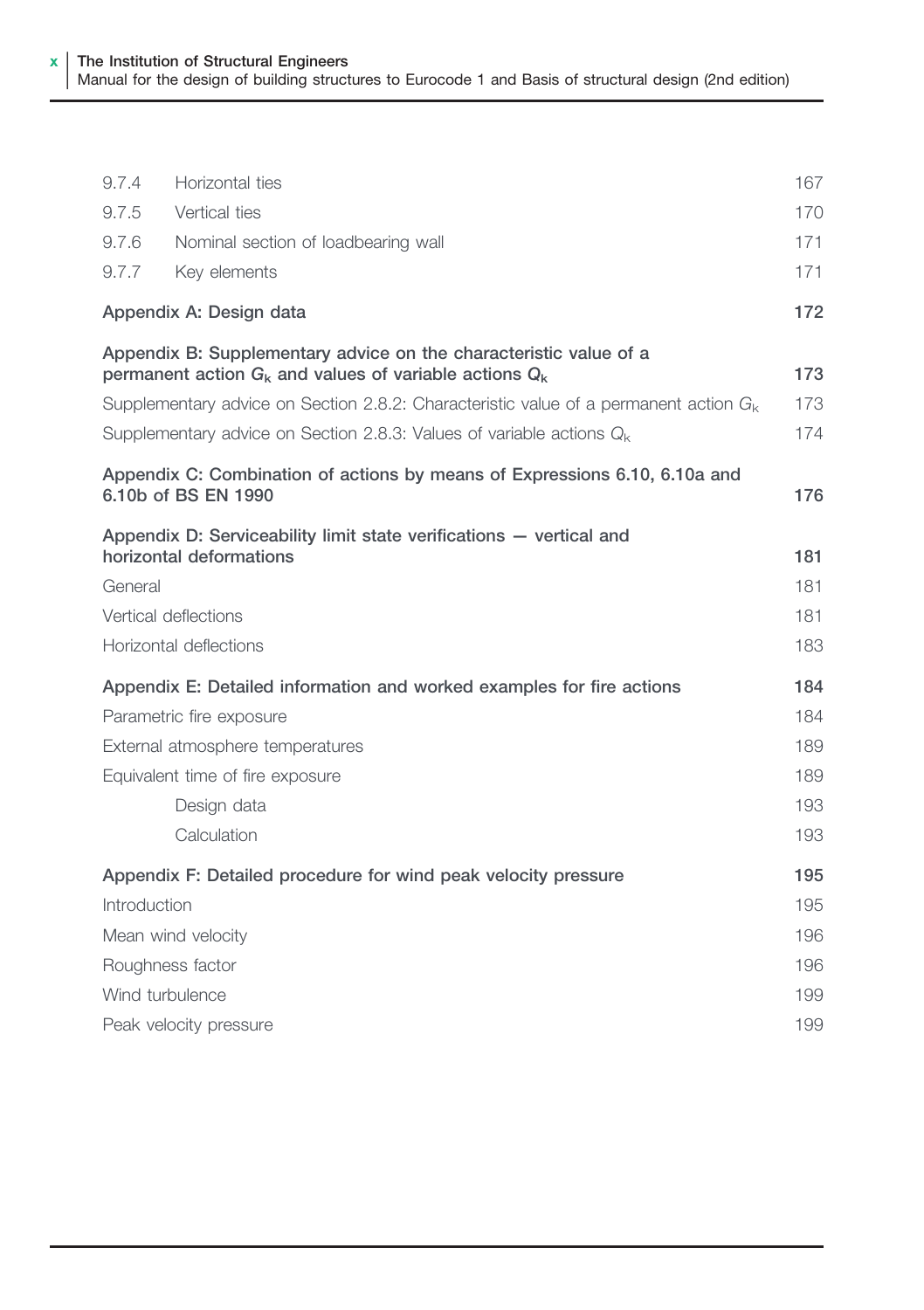| Appendix G: Numerical calculation of orography factor    |     |
|----------------------------------------------------------|-----|
| a) upwind section for all orography (Figs G2 and G3)     | 205 |
| b) downwind section for cliffs and escarpments (Fig. G2) | 206 |
| c) downwind section for hills and ridges (Fig. G3)       | 207 |
| Appendix H: Terrain types (as defined in BS EN 1991-1-4) | 208 |
| References                                               | 212 |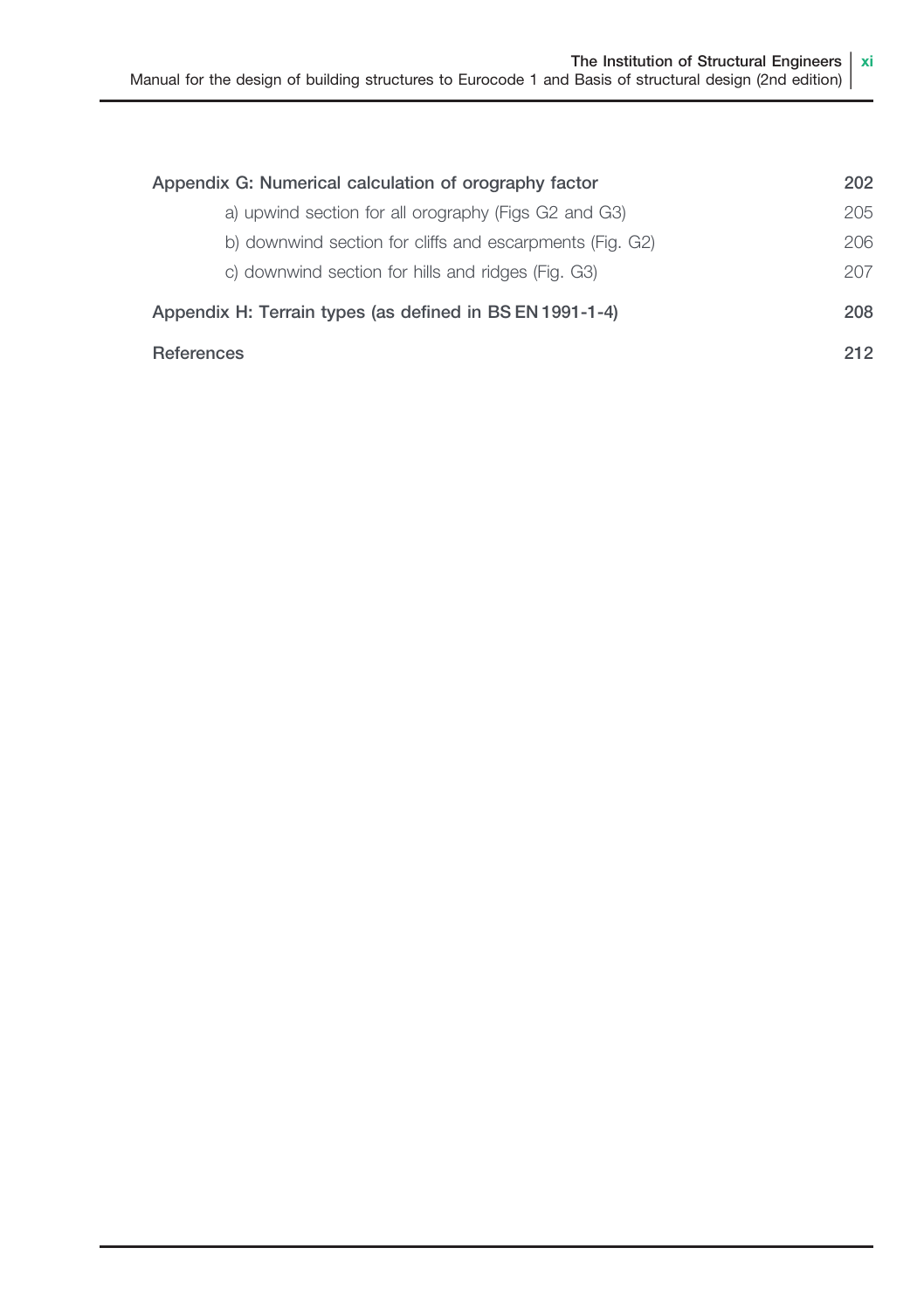### <span id="page-12-0"></span>**Tables**

| Table 1.1:        | Consequence classes                                                                                                 | $\overline{4}$ |
|-------------------|---------------------------------------------------------------------------------------------------------------------|----------------|
| Table 2.1:        | Sources of partial factors for ultimate limit state combinations                                                    | 18             |
| Table 2.2:        | Partial factors and combinations for EQU                                                                            | 18             |
| Table 2.3:        | Partial factors and combinations for STR and the STR component of STR/GEO                                           | 19             |
| Table 2.4:        | Partial factors and combinations for the GEO component of STR/GEO                                                   | 19             |
| Table 2.5:        | Partial factors and combinations for the accidental design situation                                                | 19             |
| Table 2.6:        | Values of $\psi$ factors for buildings                                                                              | 24             |
| Table 2.7:        | Span $BC$ – midspan sagging and hogging                                                                             | 32             |
| Table 2.8:        | Span $AB$ – midspan sagging and hogging                                                                             | 32             |
| Table 2.9:        | Combinations of actions for serviceability limit states                                                             | 36             |
| Table 3.1:        | Characteristic values of specific weights for commonly used construction materials                                  | 40             |
| Table 3.2:        | Imposed loads on floors, balconies and stairs for residential, social, commercial<br>and administration areas       | 44             |
| <b>Table 3.3:</b> | Imposed floor loads due to storage (UK)                                                                             | 47             |
| Table 3.4:        | Dimensions of forklift according to Classes FL                                                                      | 49             |
| Table 3.5:        | Imposed floor loads on garages and vehicle traffic areas                                                            | 51             |
| Table 3.6:        | Minimum imposed loads on roofs (Category H) not accessible except for normal<br>maintenance and repair              | 52             |
| Table 3.7:        | Imposed loads on roofs of Category K for helicopters                                                                | 52             |
| Table 3.8:        | Horizontal loads on partition walls and parapets                                                                    | 55             |
| Table 5.1:        | Undrifted and drifted snow load shape coefficients $\mu_1$ for monopitch roof                                       | 72             |
| Table 5.2:        | Undrifted and drifted snow load shape coefficients for duopitch roof                                                | 72             |
| Table 5.3:        | Shape coefficients for exceptional snow drifts for roofs abutting (and close to)<br>taller structures               | 78             |
| Table $5.4$ :     | Mean bulk weight density of snow                                                                                    | 82             |
| Table 6.1:        | Directional factor $c_{\text{dir}}$                                                                                 | 87             |
| Table 6.2:        | Seasonal factor C <sub>season</sub>                                                                                 | 87             |
| Table 6.3:        | BS EN 1991-1-4 and UK National Annex terrain categories                                                             | 90             |
| Table 6.4:        | Size effect factor $c_s$ for Zones A, B and C                                                                       | 94             |
| Table 6.5:        | External (isolated) coefficients ( $C_{pe,10}$ and $C_{pe,1}$ ) for vertical walls of<br>rectangular-plan buildings | 102            |
| Table 6.6:        | External pressure coefficients for flat roofs ( $C_{\text{pe.10}}$ and $C_{\text{pe.1}}$ )                          | 107            |
| Table 6.7:        | External pressure coefficients for monopitch roofs                                                                  | 109            |
| Table 6.8:        | External pressure coefficients for duopitch roofs                                                                   | 111            |
| Table 6.9:        | External pressure coefficients for hipped roofs                                                                     | 114            |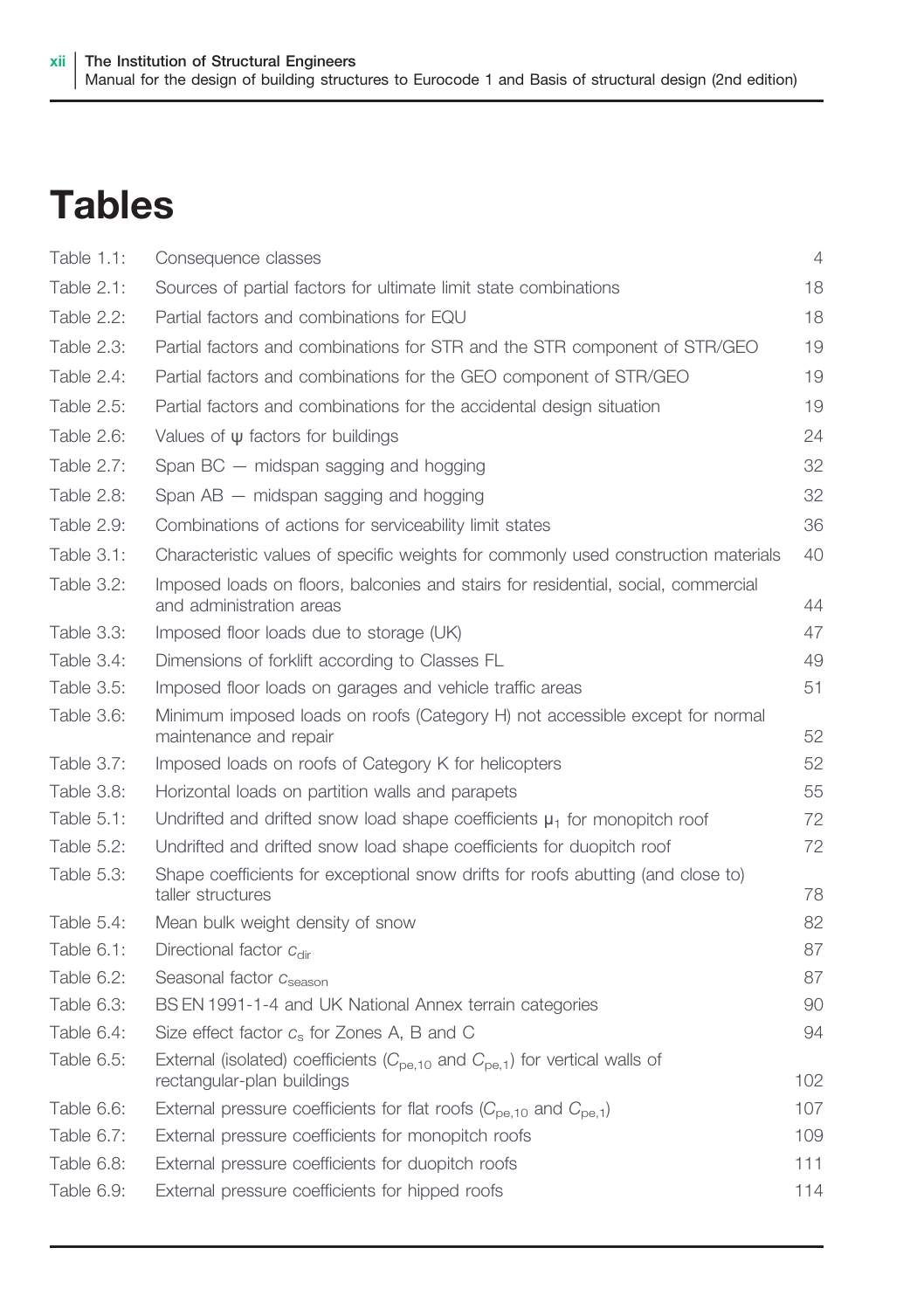| Table 6.10:       | Typical permeability of construction (UK)                                                                                                               | 116 |
|-------------------|---------------------------------------------------------------------------------------------------------------------------------------------------------|-----|
| Table 6.11:       | $c_{p,net}$ and $c_f$ values for monopitch canopies                                                                                                     | 120 |
| Table 6.12:       | $c_{p,net}$ and $c_f$ values for duopitch canopies                                                                                                      | 121 |
| Table 6.13:       | Reduction factors $\psi_{\text{mc}}$ for multibay canopies                                                                                              | 124 |
| Table 6.14:       | Net pressure coefficients $c_{p,net}$ for free-standing walls, parapets and fences                                                                      | 124 |
| Table 6.15:       | Friction coefficients $c_{\text{fr}}$ for walls, parapets and roof surfaces                                                                             | 126 |
| Table 7.1:        | Coefficients of linear expansion                                                                                                                        | 132 |
| Table 7.2:        | Indicative temperatures of inner environment $T_{\text{in}}$                                                                                            | 134 |
| Table 7.3:        | Indicative temperatures $T_{\text{out}}$ for parts of buildings above ground level                                                                      | 135 |
| Table 7.4:        | Indicative temperatures $T_{\text{out}}$ for parts of buildings below ground level                                                                      | 135 |
| Table 7.5:        | Solar radiation effects $T_3$ , $T_4$ , and $T_5$ for different building orientations                                                                   | 138 |
| Table 8.1:        | Classification of construction loads                                                                                                                    | 141 |
| Table 8.2:        | Classification of actions (other than construction loads)                                                                                               | 142 |
| Table 8.3:        | Recommended return periods for determination of characteristic values of<br>climatic actions                                                            | 143 |
| Table 8.4:        | Reduction coefficient k of actions $Q_{k,R}$ for different return periods R                                                                             | 144 |
| <b>Table 8.5:</b> | Representation of construction loads $Q_c$                                                                                                              | 149 |
| Table 8.6:        | Recommended characteristic values of actions due to construction loads during<br>casting of concrete                                                    | 151 |
| Table 9.1:        | Definition of consequence classes                                                                                                                       | 159 |
| Table 9.2:        | Indicative equivalent horizontal static design forces due to vehicular impact on<br>supporting structures (e.g. columns and walls) adjacent to roadways | 161 |
| Table 9.3:        | Indicative equivalent horizontal static design forces due to impact on<br>superstructures                                                               | 162 |
| Table 9.4:        | Classes of structures subject to impact from derailed railway traffic                                                                                   | 163 |
| Table 9.5:        | Indicative horizontal static equivalent design forces due to impact for Class A<br>structures over or alongside railways                                | 164 |
| Table 9.6:        | Categorisation of consequence classes                                                                                                                   | 166 |
| Table 9.7:        | Strategies for consequence classes                                                                                                                      | 167 |
| Table C1:         | Design values of actions (for STR)                                                                                                                      | 177 |
| Table D1:         | Indicative limiting values for vertical deflections                                                                                                     | 182 |
| Table D2:         | Indicative limiting values for horizontal deflections due to variable actions                                                                           | 183 |
| Table E1:         | Thermal properties of enclosure surfaces                                                                                                                | 187 |
| Table E2:         | Parametric temperature-time curve                                                                                                                       | 188 |
| Table E3:         | Fire load densities for different occupancies                                                                                                           | 191 |
| Table G1:         | Values of effective length $L_{\rm e}$                                                                                                                  | 204 |
|                   |                                                                                                                                                         |     |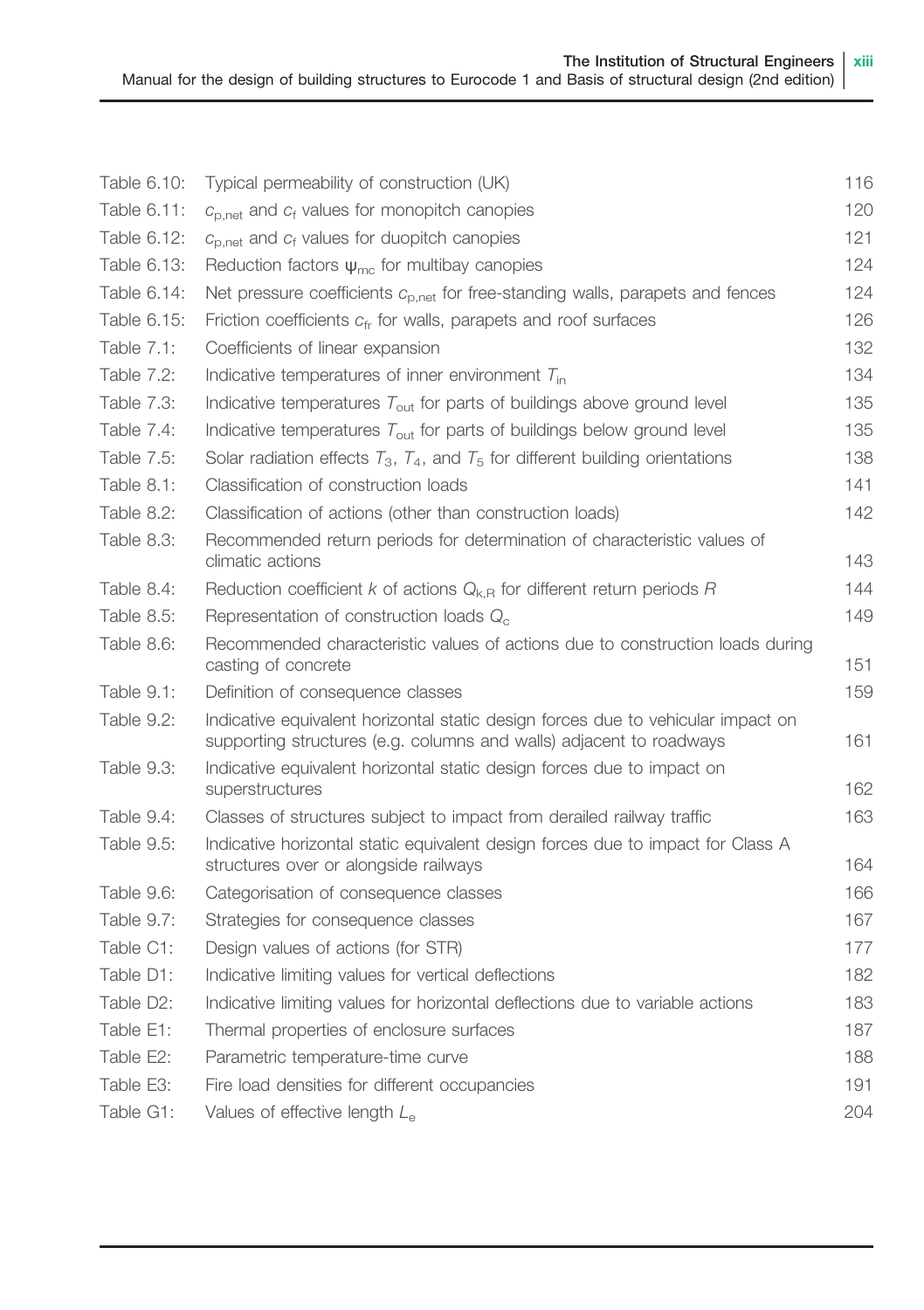## <span id="page-14-0"></span>Figures

| Figure 1.1:  | Links between the Eurocodes                                                                                                    | $\mathbf{2}$ |
|--------------|--------------------------------------------------------------------------------------------------------------------------------|--------------|
| Figure 1.2:  | Notation for geometric axes                                                                                                    | 5            |
| Figure 2.1:  | Example application of ultimate limit states EQU, STR and GEO                                                                  | 20           |
| Figure 2.2:  | Constituent elements of Expression 6.10 (BS EN 1990)                                                                           | 23           |
| Figure 2.3:  | STR load case 1                                                                                                                | 27           |
| Figure 2.4:  | STR load case 2                                                                                                                | 28           |
| Figure 2.5:  | STR load case 3                                                                                                                | 28           |
| Figure 2.6:  | STR load case 4                                                                                                                | 29           |
| Figure 2.7:  | STR load case 5                                                                                                                | 29           |
| Figure 2.8:  | STR load case 6                                                                                                                | 30           |
| Figure 2.9:  | GEO load cases 1, 2 and 3                                                                                                      | 31           |
| Figure 3.1:  | Load arrangement for floors, beams and roof                                                                                    | 42           |
| Figure 3.2:  | Dimensions of forklift                                                                                                         | 49           |
| Figure 3.3:  | Dimensions of axle load                                                                                                        | 51           |
| Figure 4.1:  | Level 1 design procedure: Combination of prescriptive and tabulated                                                            | 58           |
| Figure 4.2:  | Level 2 design procedure: Combination of prescriptive and performance-based<br>solution                                        | 59           |
| Figure 4.3:  | Level 3 design procedure: Performance-based advanced manual method                                                             | 60           |
| Figure 4.4:  | Level 4 design procedure: Performance-based advanced calculation                                                               | 61           |
| Figure 4.5:  | Comparison between nominal and natural fire curves                                                                             | 64           |
| Figure 5.1:  | Characteristic ground snow load map                                                                                            | 69           |
| Figure 5.2:  | Snow load shape coefficient $\mu_1$ : monopitch roof                                                                           | 72           |
| Figure 5.3:  | Snow load shape coefficient: monopitch roof                                                                                    | 73           |
| Figure 5.4:  | Snow load shape coefficient: pitched roof                                                                                      | 73           |
| Figure 5.5:  | Snow load shape coefficient: duopitched roof                                                                                   | 74           |
| Figure 5.6:  | Snow load shape coefficient: multispan roof                                                                                    | 75           |
| Figure 5.7:  | Snow load shape coefficient and drift lengths for exceptional snow drifts:<br>valleys of multi-span roofs                      | 75           |
| Figure 5.8:  | Snow load shape coefficient: roofs abutting taller construction works                                                          | 77           |
| Figure 5.9:  | Snow load shape coefficients and drift lengths for exceptional snow drifts:<br>roofs abutting (and close to) taller structures | 77           |
| Figure 5.10: | Snow load shape coefficients for exceptional snow drifts: roofs where drifting<br>occurs at projections and obstructions       | 79           |
| Figure 5.11: | Snow load shape coefficients for exceptional snow drifts: roofs where drifting<br>occurs at parapets                           | 80           |
|              | Figure 5.12: Snow overhanging edge of roof                                                                                     | 81           |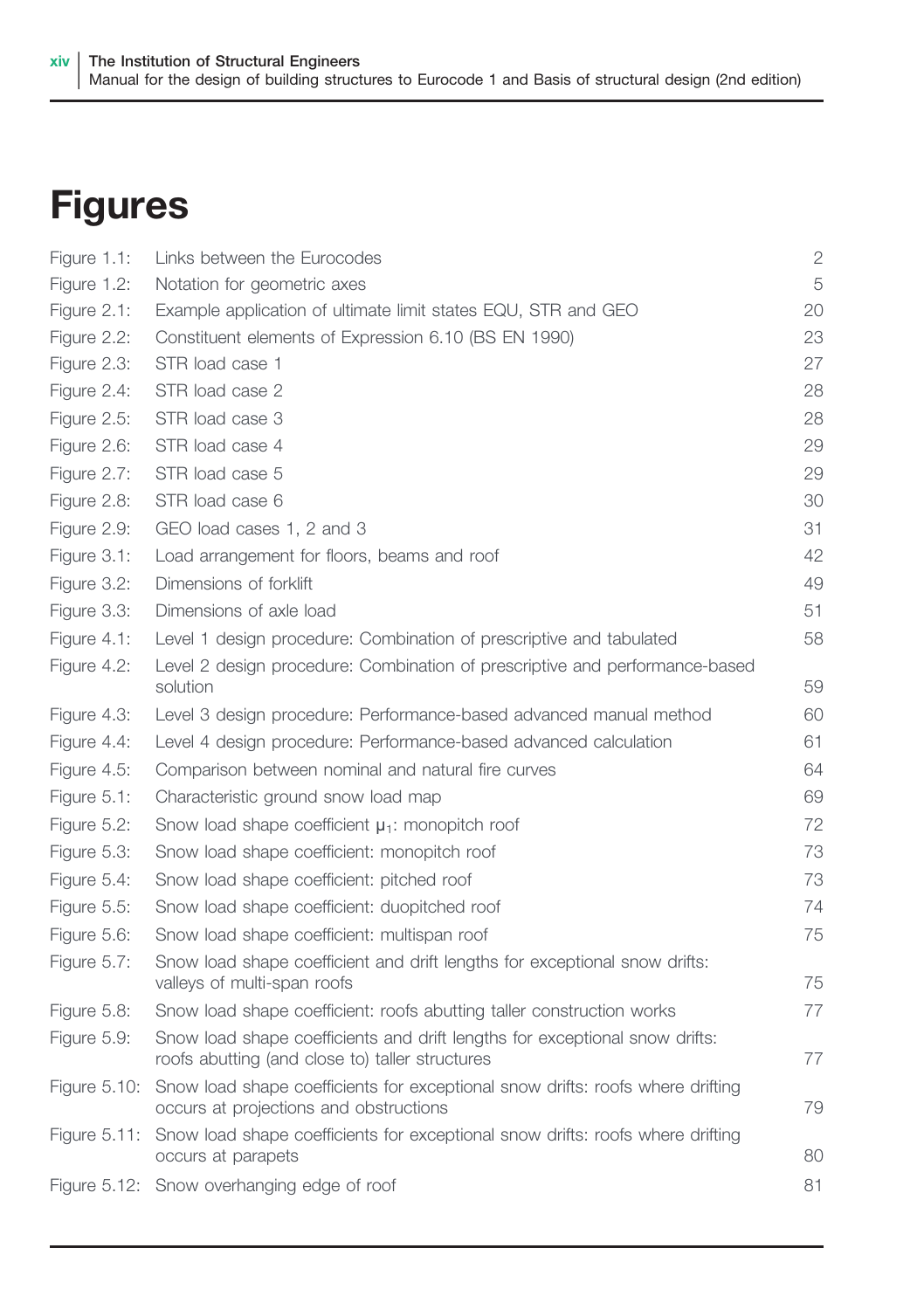| Figure 6.1:    | Cross-section of landscape (shading denotes areas of orographic significance)                                                                               | 85  |
|----------------|-------------------------------------------------------------------------------------------------------------------------------------------------------------|-----|
| Figure 6.2:    | Calculating peak velocity pressure for buildings on flat terrain (or for buildings<br>where orography is significant and $z \leqslant 50$ m)                | 86  |
| Figure 6.3:    | Value of $V_{\text{b}.\text{map}}$ (m/s)                                                                                                                    | 89  |
| Figure 6.4:    | Obstruction height and upwind spacing                                                                                                                       | 90  |
| Figure 6.5:    | Exposure factor $c_{\alpha}(z)$                                                                                                                             | 92  |
| Figure 6.6:    | Exposure correction factor $c_{e,T}$ for town terrain                                                                                                       | 93  |
| Figure 6.7:    | Influence of tall building on nearby surrounding lower buildings                                                                                            | 95  |
| Figure 6.8:    | Examples of wind pressure acting on internal and external surfaces                                                                                          | 97  |
| Figure 6.9:    | Dynamic factor $c_d$ (for $v_b = 26$ m/s, $n_1 h = 46$ , $z_e = 0.6h$ )                                                                                     | 99  |
| Figure 6.10:   | General shapes of structures (for use with Fig. 6.9)                                                                                                        | 100 |
| Figure 6.11:   | Pressure distribution used to take torsional effects into account                                                                                           | 101 |
| Figure 6.12:   | Key for division by parts of vertical walls showing reference height $z_{\rm e}$ ,<br>dependence on $h$ and $b$ and corresponding velocity pressure profile | 103 |
|                | Figure 6.13: Key to loaded zones on vertical walls                                                                                                          | 104 |
| Figure 6.14:   | Net pressure coefficients                                                                                                                                   | 105 |
|                | Figure 6.15: Key to loaded zones on flat roofs                                                                                                              | 106 |
| Figure 6.16:   | Key to loaded zones on monopitch roofs                                                                                                                      | 108 |
| Figure 6.17:   | Key to loaded zones on duopitch roofs                                                                                                                       | 110 |
|                | Figure 6.18: Key to loaded zones on hipped roofs                                                                                                            | 113 |
|                | Figure 6.19: Key to loaded areas in multispan roofs                                                                                                         | 115 |
| Figure 6.20:   | Internal pressure coefficients for uniformly distributed openings                                                                                           | 117 |
| Figure 6.21:   | Corner details for walls or roofs with more than one skin                                                                                                   | 118 |
| Figure 6.22:   | Airflow over canopy roofs                                                                                                                                   | 119 |
| Figure 6.23:   | Location of the centre of force for monopitch canopies                                                                                                      | 122 |
| Figure 6.24:   | Load cases and position of centre of pressure on duopitch canopies                                                                                          | 123 |
|                | Figure 6.25: Key to bay numbers on multibay canopies                                                                                                        | 123 |
|                | Figure 6.26: Key to loaded zones of free-standing walls, fences and parapets                                                                                | 125 |
| Figure 6.27:   | Shelter factor $\psi_{s}$ for walls and fences for $\varphi$ – values of 0.8 and 1.0                                                                        | 126 |
| Figure 6.28:   | Reference area for friction                                                                                                                                 | 127 |
| Figure $7.1$ : | Constituent components of a temperature profile                                                                                                             | 131 |
| Figure 7.2:    | Internal and external temperatures (UK values in parentheses)                                                                                               | 134 |
| Figure 7.3:    | Isotherms of max. shade air temperature (°C)                                                                                                                | 136 |
| Figure 7.4:    | Isotherms of min. shade air temperature $(°C)$                                                                                                              | 137 |
| Figure 9.1:    | Representation of dynamic force                                                                                                                             | 155 |
| Figure 9.2:    | Strategies for accidental design situations                                                                                                                 | 156 |
| Figure 9.3:    | Acceptable localised damage                                                                                                                                 | 158 |
| Figure 9.4:    | Collision force from road traffic on columns and walls of buildings                                                                                         | 161 |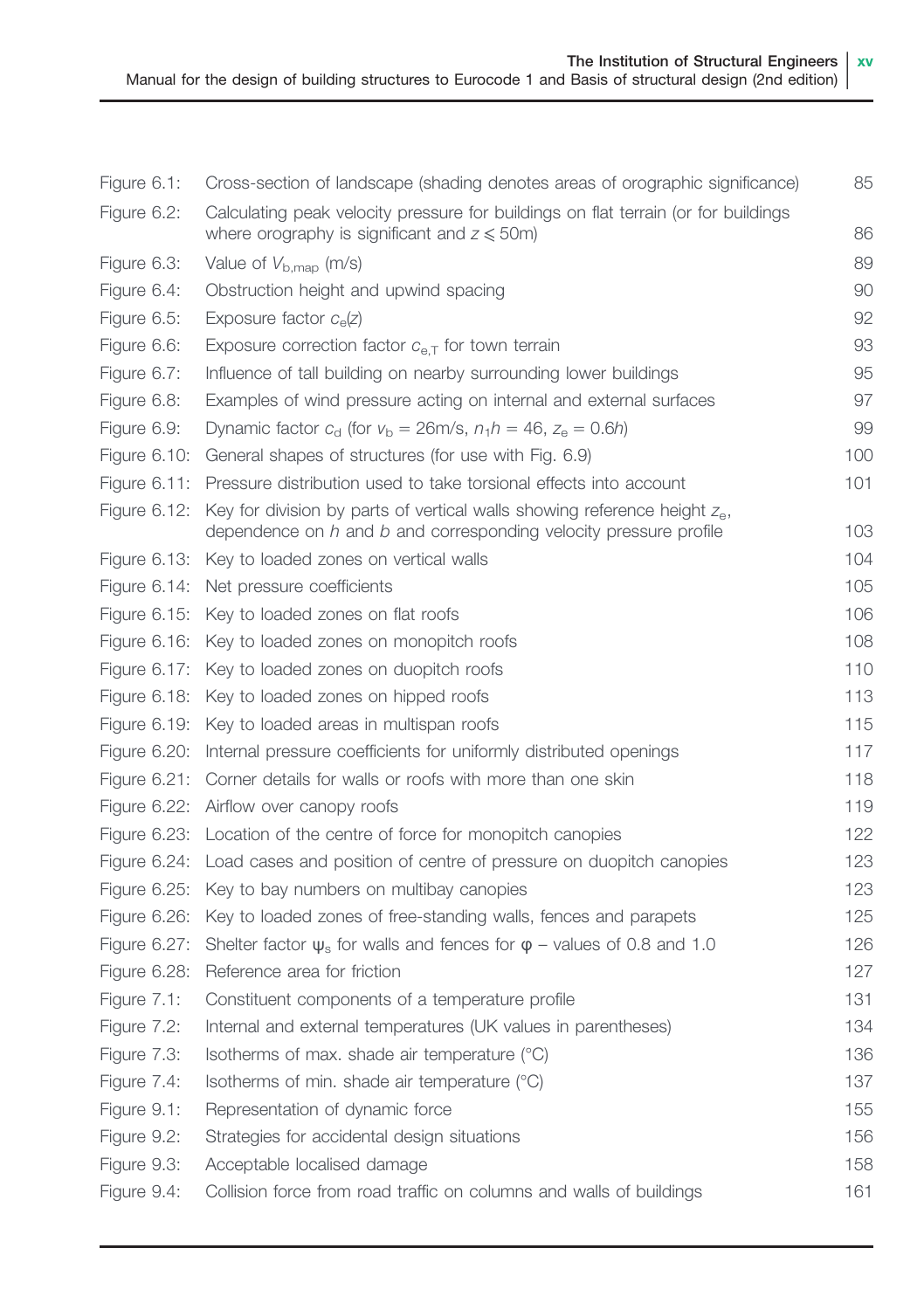| Figure 9.5:             | Description of spacing and span of ties for a discrete system (plan view) | 168 |
|-------------------------|---------------------------------------------------------------------------|-----|
| Figure 9.6:             | Dimensions $H$ and $Z$                                                    | 170 |
| Figure B1:              | Representative values for actions                                         | 174 |
| Figure D1:              | Definitions of vertical deflections                                       | 181 |
| Figure D2:              | Definition of horizontal displacements                                    | 183 |
| Figure E1:              | Input values for parametric calculation                                   | 186 |
| Figure E2:              | Plan of fire compartment                                                  | 187 |
| Figure E3:              | Parametric curve                                                          | 189 |
| Figure E4:              | Concept of time equivalence (based on protected steel member)             | 190 |
| Figure E5:              | Input values for equivalent time of fire exposure                         | 192 |
| Figure F1:              | Determining $q_{\rm p}$ when orography is significant                     | 195 |
| Figure F2:              | Roughness factor c <sub>r</sub> (z)                                       | 197 |
| Figure F3:              | Correction factor $c_{r,T}$ for sites in town terrain                     | 198 |
| Figure F4:              | Turbulence intensity for flat terrain $I_{v}(z)_{\text{flat}}$            | 200 |
| Figure F5:              | Turbulence correction factor $k_{LT}$ for town terrain                    | 201 |
| Figure G1:              | Increase of wind velocities over orography                                | 202 |
| Figure G2:              | Factor s for cliffs and escarpments                                       | 204 |
| Figure G3:              | Factor s for hills and ridges                                             | 205 |
| Figure H1:              | Terrain category I (country terrain)                                      | 208 |
| Figure H <sub>2</sub> : | Terrain category II (country terrain)                                     | 209 |
| Figure H <sub>3</sub> : | Terrain category III (town terrain)                                       | 210 |
| Figure H4:              | Terrain category IV (town terrain)                                        | 211 |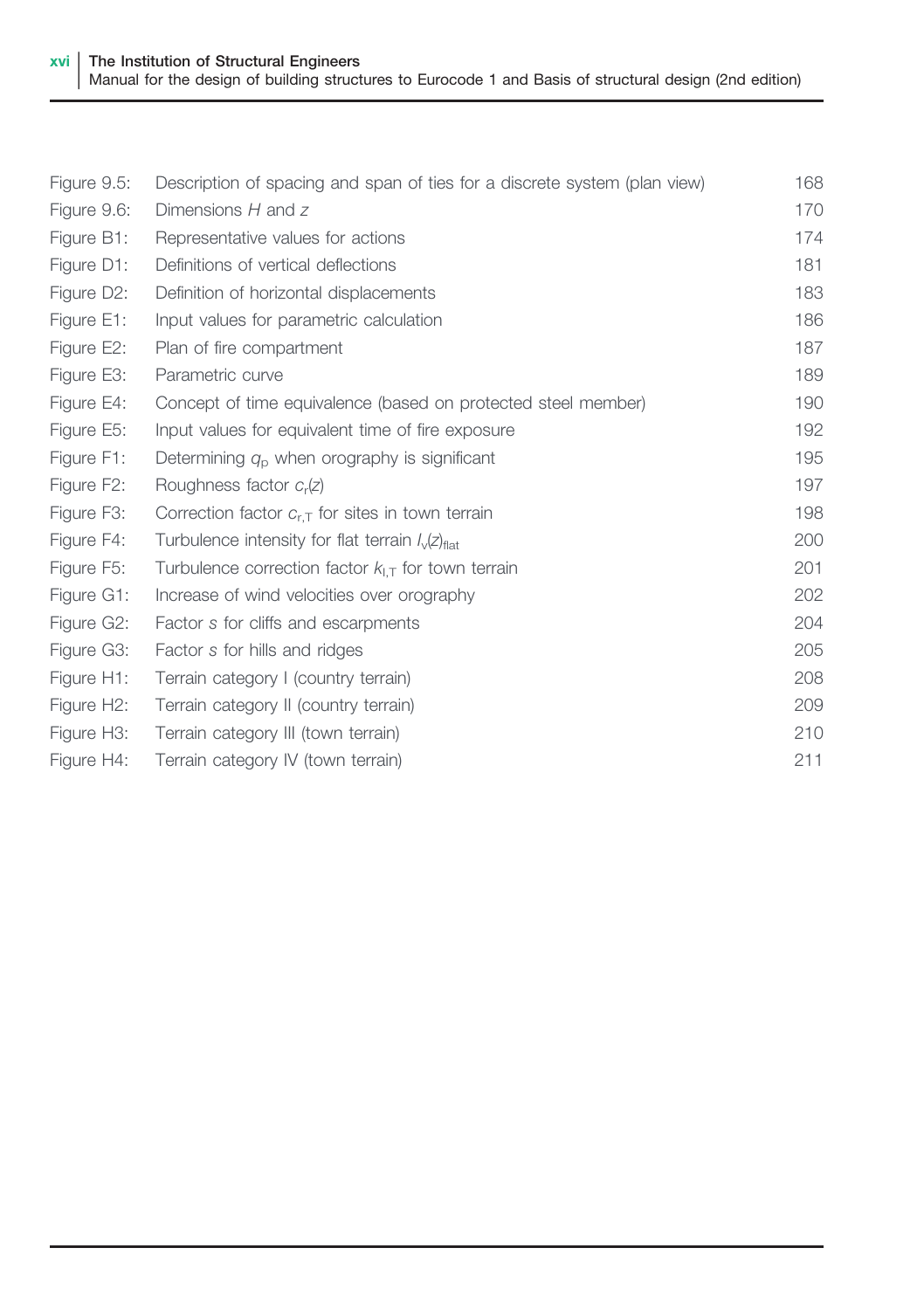### Foreword (2nd edition)

The use of Eurocodes is now well established and embedded within the structural engineering profession. The 1st edition of this Manual has been an important resource for structural engineers, providing clear and concise information to support the use of the Eurocodes. This 2nd edition has been prepared to predominantly include updates to Eurocode 1 for actions due to snow (BS EN 1991-1-3:2003+A1:2015) and wind (BS EN 1991-1-4:2005+A1:2010), together with their associated UK National Annexes, which were published by BSI after the 1st edition was published. Other updates to the Eurocodes and UK National Annexes have also been included within this new edition.

I wish to convey my thanks to the reviewers who have generously given their time; providing constructive support and insight. I am also especially grateful to Lee Baldwin at the Institution whose diligence and hard work has been instrumental in preparing this new edition. I trust that this Manual will continue to serve as an invaluable tool for structural engineers.

W.

Andy Yates Revising author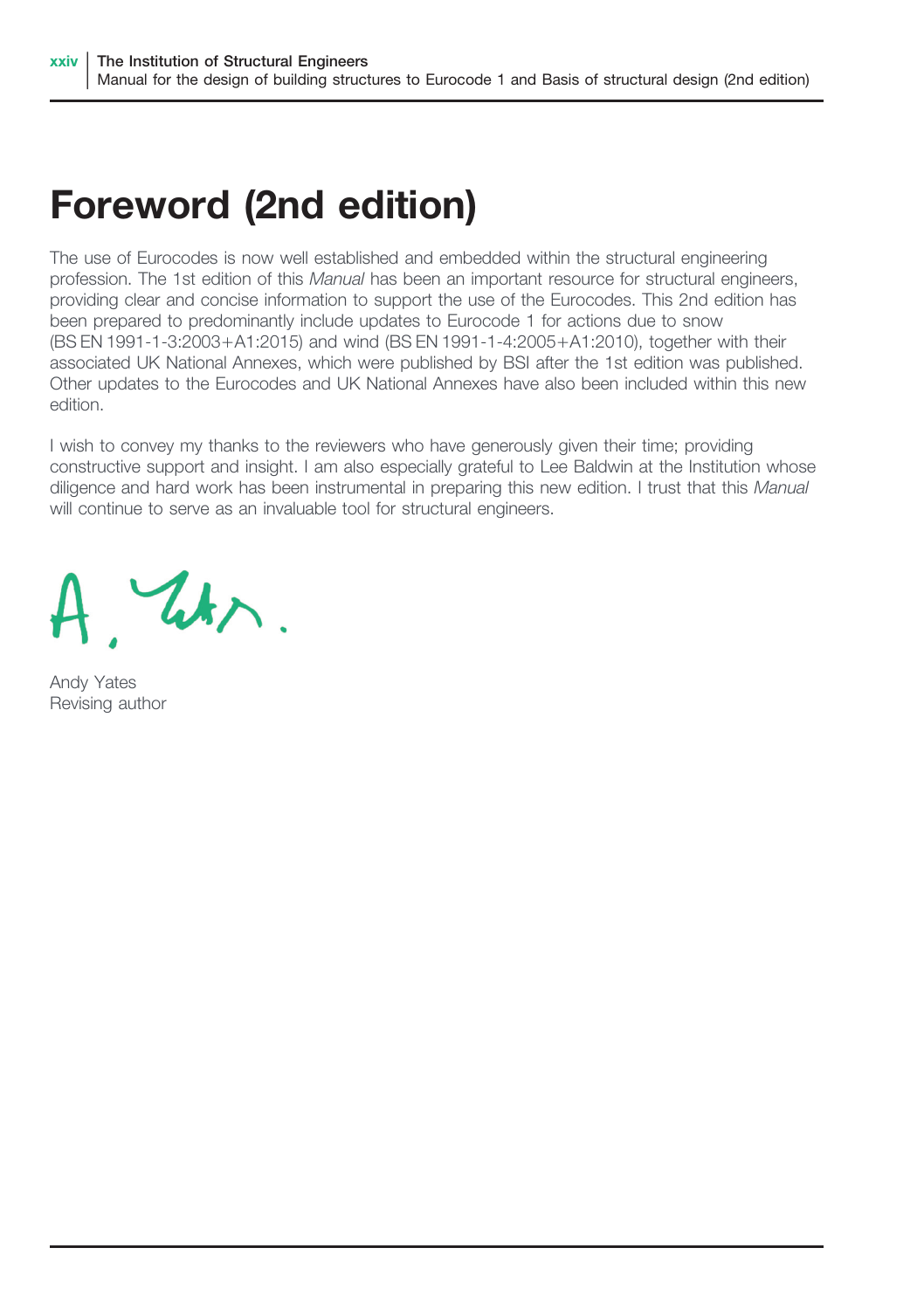### Foreword (1st edition)

BS EN 1990:2002 Eurocode: Basis of structural design and BS EN 1991:2002 – 2006: Eurocode 1: Actions on structures (in various parts) and their respective UK National Annexes provide the basis for all structural design carried out to the Eurocodes for projects in the UK.

This Manual is one volume in a set of Eurocode Manuals published by the Institution of Structural Engineers and is unique in that it covers two Eurocodes, namely BS EN 1990 and BS EN 1991. It is hoped that the set of Manuals will form an invaluable tool for all practising engineers in the UK and further afield and will assist in the transition towards adoption of the Eurocode suite in the UK.

The aim of the Task Group in preparing this Manual was to produce a working version of BS EN 1990 and BS EN 1991 that would be of use to practising engineers for the design of the majority of "straightforward" buildings in the UK. The complexity of the source documents has made this an extremely difficult task and there have been long debates as to which material should be included in the main body of the *Manual*, which should be consigned to the Appendices, and which should be omitted altogether. We have strived to achieve the necessary balance but, inevitably, this is a subjective issue. There will undoubtedly be occasions when designers require access to the much wider scope of the source documents.

Institution quidelines require that the Manual is not a commentary document. In general therefore, background to clauses in BS EN 1990 and BS EN 1991 cannot be given; however, it is hoped that the form of presentation adopted will reveal at least some of the underlying philosophy in a way that is accessible and useful to readers.

The Eurocodes introduce some terminology and conventions that will not be familiar to those raised on a diet of BS 6399, BS 5950, BS 8110 and the other so-called "current" design standards in the UK. There have been calls for Eurocode terminology to be re-cast in traditional, recognisable UK terms in this Manual. Those calls have been rejected as such a course would serve only to postpone the inevitable. The only major exception is the continued use of a decimal point rather than a comma. The reader may derive some consolation from the fact that the source documents are themselves not consistent in their use of terminology; for example, the Eurocodes call for snow and imposed *loads* but wind and accidental *actions*.

I would like to convey my personal thanks to all the members of the Task Group and to the four consultants who assisted to such a great extent with the drafting, the consultants largely funded by DCLG to whom the Institution extends its thanks. The Manual would not have been completed without the sterling efforts of Dr John Littler, Secretary to the Task Group and I would like to extend my particular thanks to him for his patience, perseverance and attention to detail. Finally, I must thank the members of the Institution's Technical Publications Panel for providing very constructive criticism which has undoubtedly helped shape and improve the Manual.